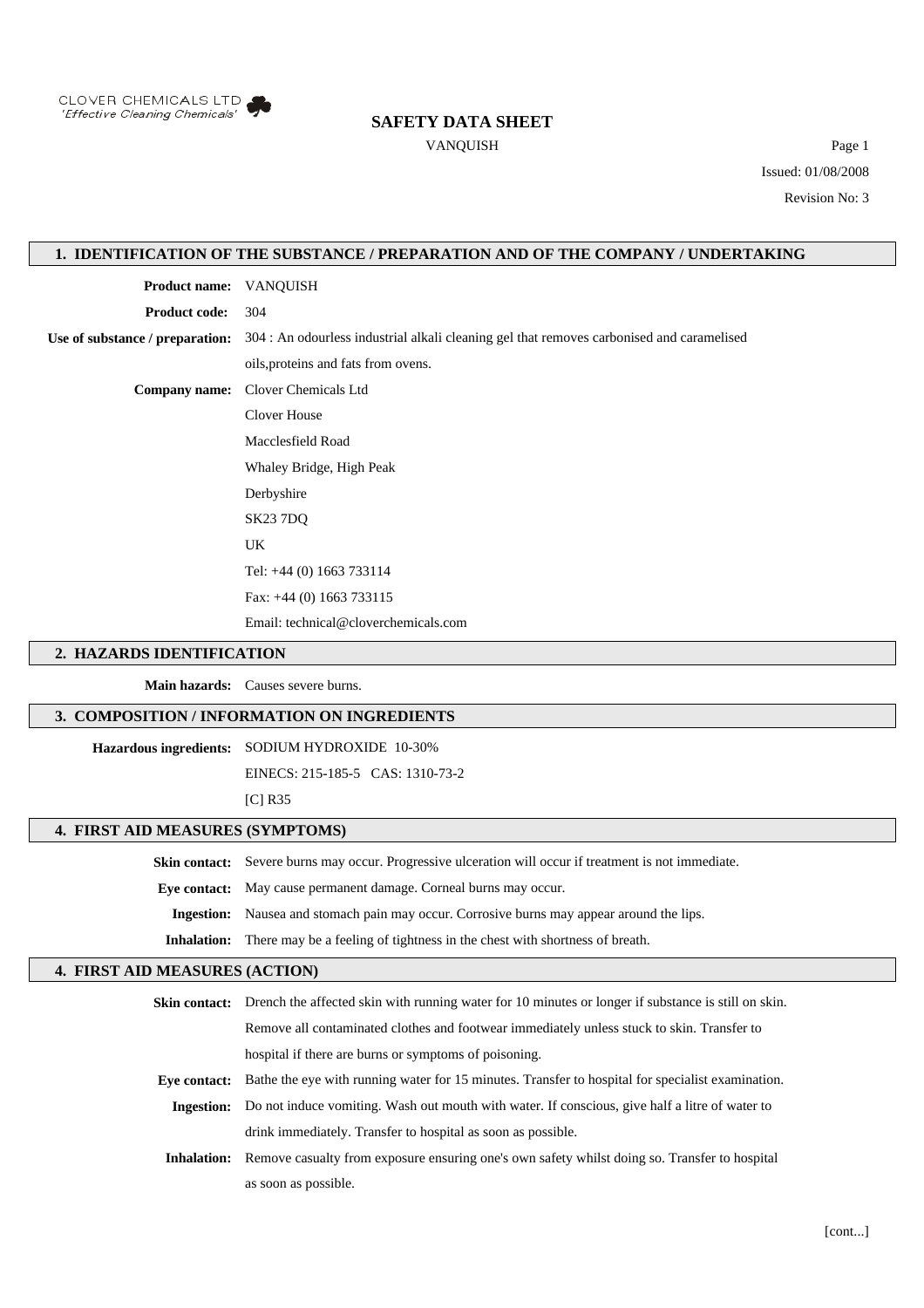Issued: 01/08/2008

 $\lceil$ 

 $\lceil$ 

 $\lceil$ 

 $\sqrt{2}$ 

 $\sqrt{2}$ 

## **SAFETY DATA SHEET**

VANQUISH Page 2

| 5. FIRE-FIGHTING MEASURES                  |                                                                                                                              |  |
|--------------------------------------------|------------------------------------------------------------------------------------------------------------------------------|--|
|                                            | Extinguishing media: Water. Water spray. Carbon dioxide. Alcohol or polymer foam. Dry chemical powder.                       |  |
| <b>Exposure hazards:</b>                   | Corrosive.                                                                                                                   |  |
| <b>Protection of fire-fighters:</b>        | Wear protective clothing to prevent contact with skin and eyes.                                                              |  |
| <b>6. ACCIDENTAL RELEASE MEASURES</b>      |                                                                                                                              |  |
|                                            | <b>Personal precautions:</b> Do not attempt to take action without suitable protective clothing - see section 8 of SDS. Mark |  |
|                                            | out the contaminated area with signs and prevent access to unauthorised personnel. Turn                                      |  |
|                                            | leaking containers leak-side up to prevent the escape of liquid.                                                             |  |
| <b>Environmental precautions:</b>          | Do not discharge into drains or rivers. Contain the spillage using bunding.                                                  |  |
|                                            | Clean-up procedures: Refer to section 13 of SDS for suitable method of disposal. Transfer to a suitable container.           |  |
| 7. HANDLING AND STORAGE                    |                                                                                                                              |  |
|                                            | Handling requirements: Avoid the formation or spread of mists in the air.                                                    |  |
| <b>Storage conditions:</b>                 | Keep container tightly closed.                                                                                               |  |
| Suitable packaging:                        | Stainless steel. Polyethylene.                                                                                               |  |
|                                            |                                                                                                                              |  |
| 8. EXPOSURE CONTROLS / PERSONAL PROTECTION |                                                                                                                              |  |
| <b>Hazardous ingredients:</b>              | SODIUM HYDROXIDE                                                                                                             |  |
|                                            | WEL (15 min STEL): 2 mg/m3                                                                                                   |  |
| <b>Hand protection:</b>                    | Impermeable gloves. Gloves (alkali-resistant). PVC gloves. Viton gloves.                                                     |  |
| Eye protection:                            | Tightly fitting safety goggles. Ensure eye bath is to hand.                                                                  |  |
| <b>Skin protection:</b>                    | Alkali resistant protective clothing.                                                                                        |  |
| 9. PHYSICAL AND CHEMICAL PROPERTIES        |                                                                                                                              |  |
|                                            | State: Liquid                                                                                                                |  |
|                                            | Colour: Off-white                                                                                                            |  |
| Odour:                                     | Barely perceptible odour                                                                                                     |  |
|                                            | <b>Oxidising:</b> Non-oxidising (by EC criteria)                                                                             |  |
| Solubility in water: Soluble               |                                                                                                                              |  |
|                                            | Viscosity: Highly viscous                                                                                                    |  |
| Relative density: 1.178                    |                                                                                                                              |  |
|                                            | pH: 13.5                                                                                                                     |  |
| VOC $g/l$ : 0                              |                                                                                                                              |  |
| <b>10. STABILITY AND REACTIVITY</b>        |                                                                                                                              |  |

**Stability:** Stable under normal conditions. **Conditions to avoid:** Heat. **Materials to avoid:** Aluminium. Magnesium. Zinc. **Haz. decomp. products:** In combustion emits toxic fumes of carbon dioxide. In combustion emits toxic fumes of nitrogen oxides.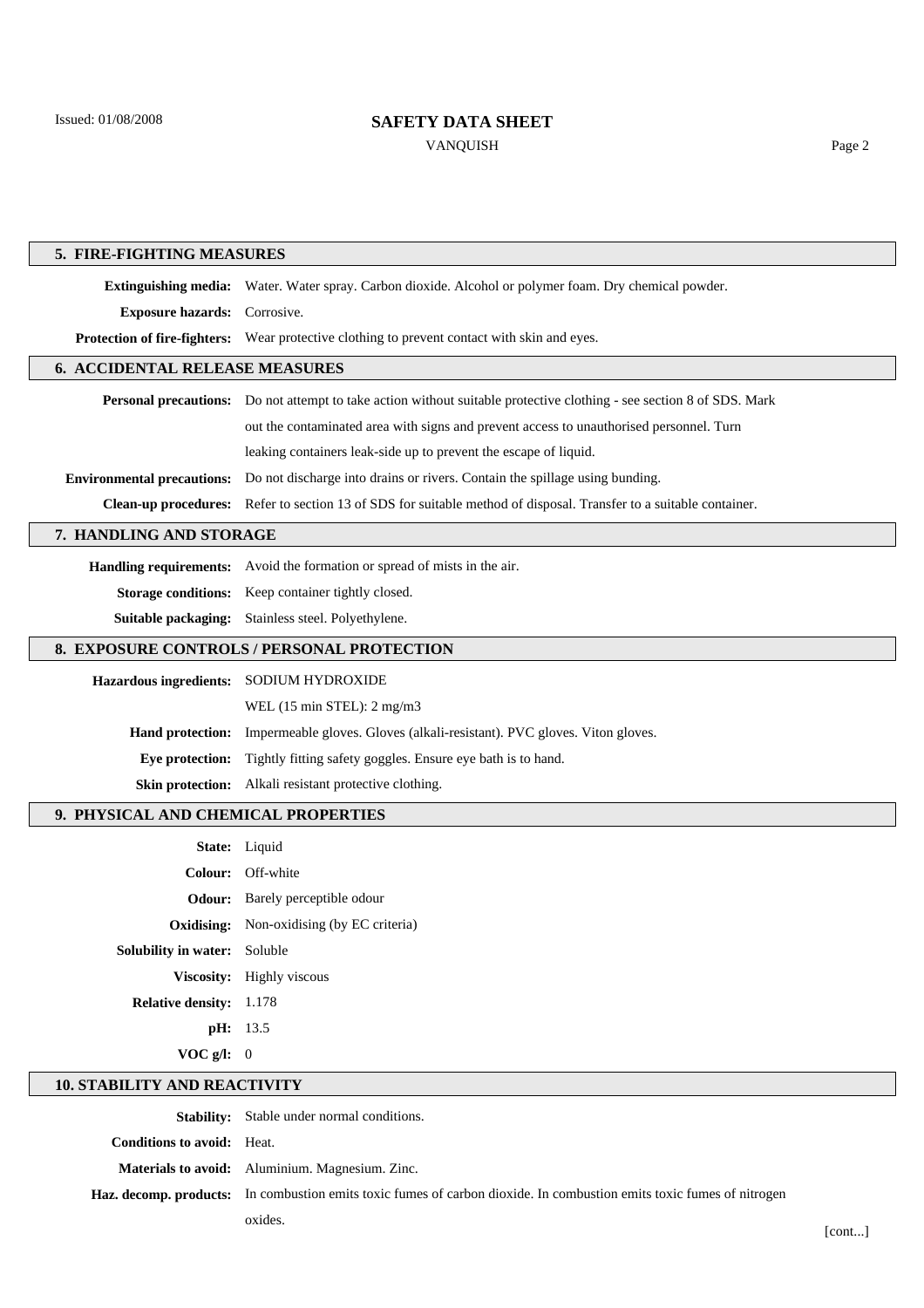Issued: 01/08/2008

# **SAFETY DATA SHEET**

VANQUISH Page 3

| 11. TOXICOLOGICAL INFORMATION                  |                                                                                                  |  |
|------------------------------------------------|--------------------------------------------------------------------------------------------------|--|
| <b>Hazardous ingredients:</b>                  | SODIUM HYDROXIDE                                                                                 |  |
|                                                | IPR MUS LD50 40 mg/kg                                                                            |  |
|                                                | ORL RBT LDLO 500 mg/kg                                                                           |  |
|                                                | Routes of exposure: Refer to section 4 of SDS for routes of exposure and corresponding symptoms. |  |
| <b>12. ECOLOGICAL INFORMATION</b>              |                                                                                                  |  |
| <b>Mobility:</b>                               | Soluble in water.                                                                                |  |
| Persistence and degradability:                 | Biodegradable. The surfactants contained in this preperation comply with the biodegradability    |  |
|                                                | criteria as laid down in regulation (EC) No.648/2004 on detergents.                              |  |
| <b>Bioaccumulative potential:</b>              | No bioaccumulation potential.                                                                    |  |
| Other adverse effects: Negligible ecotoxicity. |                                                                                                  |  |
| <b>13. DISPOSAL CONSIDERATIONS</b>             |                                                                                                  |  |
| <b>Disposal of packaging:</b>                  | Dispose of as normal industrial waste.                                                           |  |
| NB:                                            | The user's attention is drawn to the possible existence of regional or national regulations      |  |
|                                                | regarding disposal.                                                                              |  |
| <b>14. TRANSPORT INFORMATION</b>               |                                                                                                  |  |
| <b>ADR / RID</b>                               |                                                                                                  |  |
| UN no:                                         | 1760<br><b>ADR Class: 8</b>                                                                      |  |
| Packing group: II                              | Classification code: C9                                                                          |  |
|                                                | Shipping name: CORROSIVE LIQUID, N.O.S. (SODIUM HYDROXIDE)                                       |  |
| Labelling: 8                                   |                                                                                                  |  |
|                                                | Hazard ID no: 80                                                                                 |  |
|                                                | CORROSIVE                                                                                        |  |
| <b>IMDG / IMO</b>                              |                                                                                                  |  |
| <b>UN no:</b> 1760                             | Class: 8                                                                                         |  |
| Packing group: II                              | EmS: $F-A, S-B$                                                                                  |  |
| Marine pollutant: .                            |                                                                                                  |  |
| Labelling: 8                                   |                                                                                                  |  |
| IATA / ICAO                                    |                                                                                                  |  |
| <b>UN no:</b> 1760                             | Class: 8                                                                                         |  |
| Packing group: II                              |                                                                                                  |  |
|                                                | Packing instructions: 808(P&CA); 812(CAO)                                                        |  |